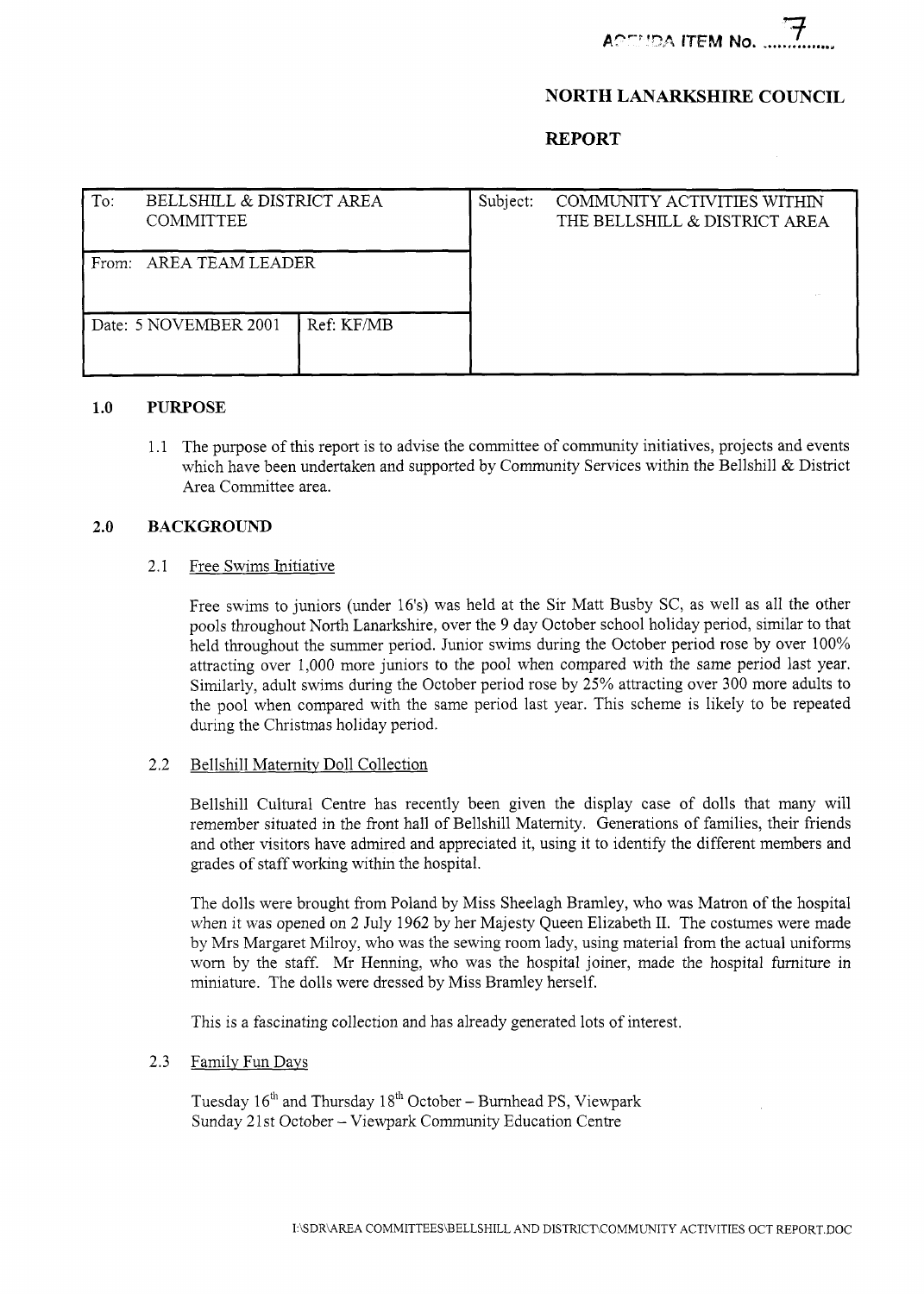These family fun days gave parents the opportunity to bring their child and or children along to an activity and work together. Parents and children had the opportunity to take part in three different workshops, during the family fun days. The workshops offered were beginners sign language, arts and crafts, making big art games, dance, sports, fitness, cookery and team games.

Evaluations completed by participants indicated that both parents and children thoroughly enjoyed the experience.

#### 2.4 Healthy Lifestyles Course

| Tuesday Evenings     | $\overline{\phantom{a}}$ | $7.00 \text{pm} - 9.00 \text{pm}$ $(2.10.01 - 21.11.01)$ |
|----------------------|--------------------------|----------------------------------------------------------|
| Wednesday Mornings   | $\overline{\phantom{a}}$ | $9.30$ am $-11.30$ am $(3.10.01 - 22.11.01)$             |
| Wednesday Afternoons |                          | $1.10 \text{pm} - 2.50 \text{pm}$ (3.10.01 - 22.11.01)   |

This seven-week course is running for parents of children attending Hozier Nursery School, Viewpark. The course is facilitated by the Home School Community Worker and the Community Nutritionist. This course identifies healthy lifestyles for parents and children. The topics covered are:-

- Nutrition
- Hygiene and food safety
- Importance of physical activity
- Stress and relaxation techniques

At present the course has around 15 people taking part.

#### 2.5 'Talk While You Walk'

International Walk to School day  $-$  2 October, 2001

A highly successful joint project was held on the above date to encourage children at Christ the King Primary, Holytown to walk to school, and to promote the benefits of doing so among local families. Christ the King Home School Link group (voluntary parent helpers) planned the project entitled 'Talk While You Walk' for which they received a small grant of £250 from the Health Promotion Department. Everyone worked together to achieve the final aim of encouraging as many people as possible to walk to school on October  $2<sup>nd</sup>$ , and to think about changing to walking at least 2 days per week over the following term. School teaching staff, road safety department raised awareness of the health benefits and information leaflets were sent to parents. Children were asked to design a poster and parent helpers made bright fleece scarves for each child. Large banners for the playground gates were also made and cereal bars and drinks purchased. The response on the day was so positive that every child in the school walked all day was so positive that every child in the school walked all or part of the way that day!

**A** total of 150 scarves, drinks and cereal bars were handed out by enthusiastic parent helpers. The children loved the scarves, which hopefully will encourage them to wrap up and walk in colder weather. A full evaluation is currently taking place of this enjoyable day and parents and staff aim to work together to encourage the children to continue to walk at least twice a week to school. This was a day where partnership between home, school and local agencies really worked to achieve a very worthwhile aim.